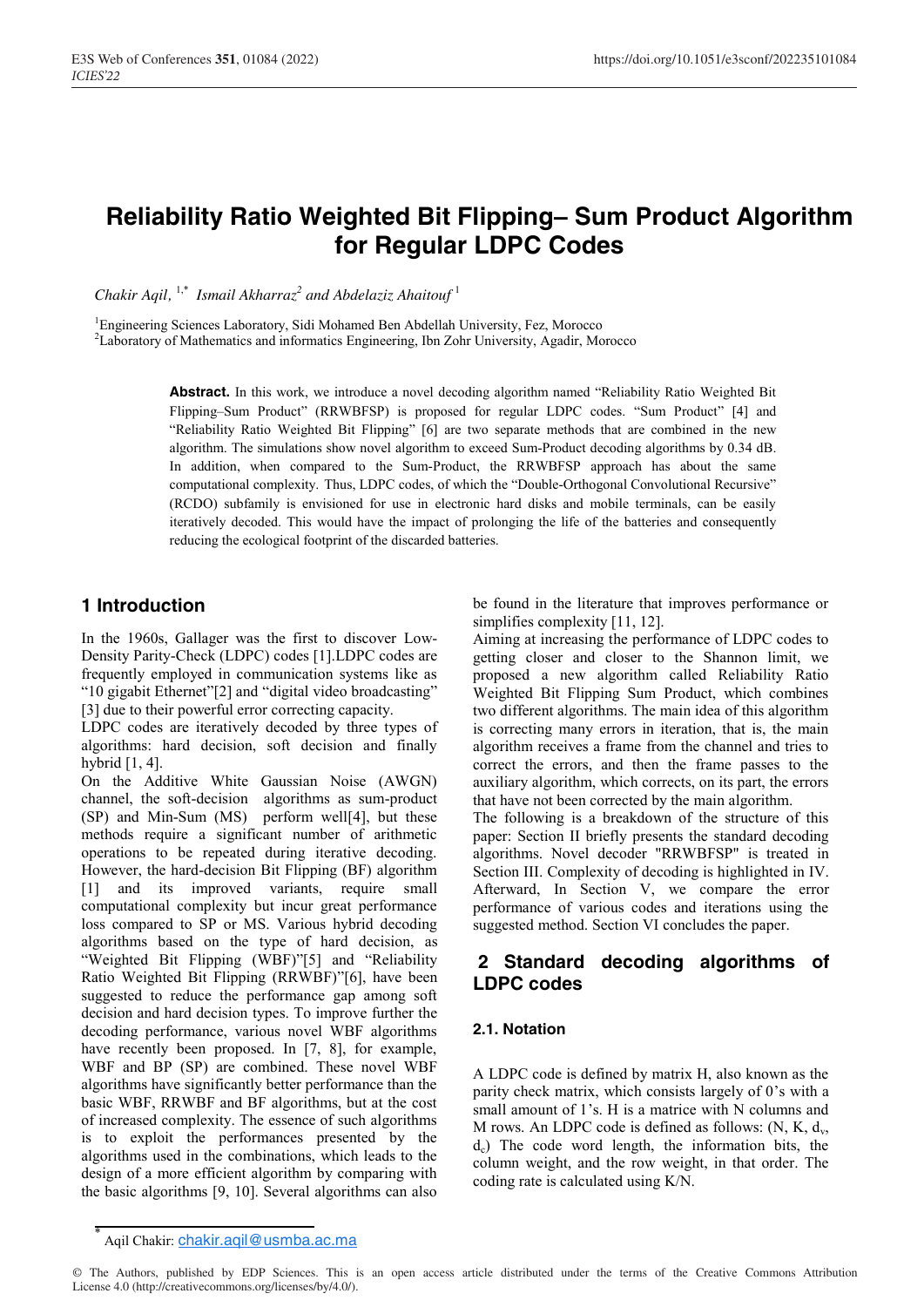LDPC codes are specified by a graph called a "Tanner graph," which contained two types of interconnected nodes, variable (VN) and control (CN) nodes. Therefore, LDPC codes have N variable nodes and M control nodes. There exists an edge, on the Tanner graph, connected a variable node i and a control node j if only if  $h_{ij} = 1$  in H. An LDPC code (N, K, d<sub>c</sub>, d<sub>r</sub>) is called regular if  $d_c$  and  $d_r$  are constants. On the other hand, it is called irregular.

A binary codeword  $(x_1, x_2,..., x_N)$  modulated with Binary Phase Shift Keying (BPSK) is assumed in the following. The message is sent via an AWGN channel, while the received message is given by  $(y_1, y_2, ..., y_N)$ .

Let at the binary hard decision sequence that corresponds to it:

$$
z = [z_1 \ z_2 \ \dots \ z_i \ \dots \ z_n] \qquad \text{with}
$$
\n
$$
\begin{cases}\n z_j = 0 \ \text{if} \ y_j < 0 \\
z_i = 1 \ \text{if} \ y_i > 0\n\end{cases} \qquad \qquad (1)
$$

**2.2 "Weighted Bit Flipping Decoding" [5]**

 $\mathbf{z}$ 

The decoding algorithm WBF is based in its process to find the least reliable variable node  $y_{\text{min}}$  linked to each verification node.

1- Initialization: we consider the parity control matrix H, and we set I=0. For  $m = 1, 2, ..., M$ , compute

$$
y_{min} = min_{\{i \in N(m)\}} |y_i|
$$
 (2)

- 2- Calculate the syndrom  $S = z$ .  $H<sup>T</sup>$  (mod 2). If S=0 or when I=Imax, decoding is stopped and output z, otherwise ,I=I+1.
- 3- For  $n \in N$ , calculate the flipping function

$$
E_n = \sum_{m \in M(n)} (2S_m - 1) y_{min} \tag{3}
$$

4- Find  $n^* \in N$  with  $n^* = arg max_{i \in N} E_i$ . Flip the variable  $n^*$ ; and go to step 1.

#### **2.3 "Reliability Ratio Weighted Bit Flipping Decoding"[6]**

Among the BF based algorithms, the RRWBF decoding performs better. The RRWBF algorithm described in [6] according to the following steps:

1. Initialization: we consider the matrix H, and we set I=0. Calculate Called the Reliability Ratio:

$$
R_{mn} = \beta \frac{|y_n|}{|y_m^{max}|} \tag{4}
$$

For n and m ranging from 1 to N and from 1 to M respectively

The notation  $|y_m^{\max}|$  is the largest magnitude of all the VNs involved in the m CN:

$$
|y_m^{\max}| = \max_{\{i \in N(m)\}} |y_i| \tag{5}
$$

The parameter  $\beta$  used to ensure that:

- $\sum_{n \in N(m)} R_{mn} = 1$  (6) 2. Calculate the syndrome S. If  $S=0$  or when  $I=I_{max}$ , decoding is stopped and output z, otherwise, I=I+1.
- 3. For  $n \in N$ , calculate

$$
E_n = \sum_{m \in M(n)} (2S_m - 1) / R_{mn}
$$
 (7)

4. Find  $n^* \in N$  with  $n^* = \arg \max_{i \in N} E_i$ . Flip the variable  $n^*$ ; and go to step 1.

#### **2.4 Sum – Product Decoding**

The set of VNs involved in the control equation i is defined as  $V(i) = \{j : H_{ii} = 1\}$ .

The set of CNs involved in updating the VN j is designated by  $C(j)=\{i : H_{ii}=1\}$ .

Moreover, V (i) \ j and C (j) \ i mean all the VNs of V (i) excluding node j, and all CNs of C (j) excluding node i, respectively.

And  $\lambda_i$  is the message coming from the logarithmic likelihood ratio of the message received yi determined by:

$$
\lambda_j = \ln\left(\frac{P(x_j = 0|y_j)}{P(x_j = 1|y_j)}\right)
$$
\n(8)

 $\alpha_{ii}$  and  $\beta_{ii}$  are the messages coming from CN i to VN j, and from VN j to CN i, respectively.

The steps of the SPA decoding algorithm are:

1) Initialization: The value  $\lambda_i$  is used to initialize  $\beta_{ij}$  for each i and j. The messages  $\alpha$  and  $\beta$  are calculated and sent between VN and CN across the branch of the graph during each iteration, as in the following steps: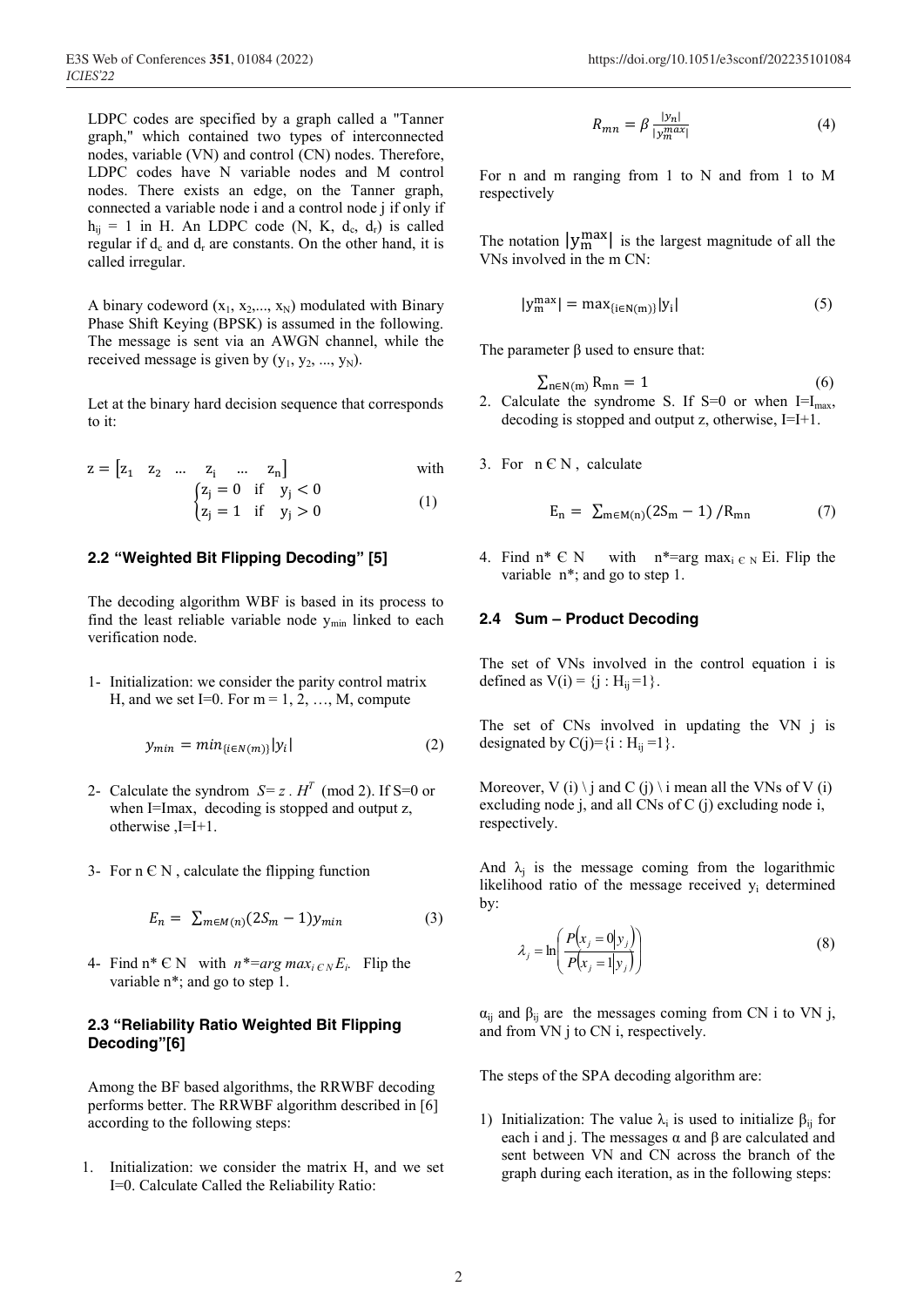2) Check node update: using the  $\beta_{ij}$  values of all VN linked to the CN C<sub>i</sub> to calculate the messages  $\alpha_{ii}$ , except the β message from  $V_i$ :

$$
\alpha_{ij} = \prod_{j' \in V(i)j} sign(\beta_{ij'}) \times \varphi \left( \sum_{j' \in V(i)j} \varphi \left( \beta_{ij'} \right) \right)
$$
  

$$
\varphi(x) = -\log \left( \tanh \frac{|x|}{2} \right)
$$
 (9)

3) Variable node update: Calculate  $\beta_{ii}$  using  $\lambda_i$  and  $\alpha$ from all other CN's to VN j , except CN i:

$$
\beta_{ij} = \lambda_j + \sum_{i' \in C(j)\setminus i} \alpha_{i'j} \tag{11}
$$

4) Calculate the Syndrome and the termination condition: for each column j the  $\lambda_i$  and  $\alpha$  message from nearby CN's are added for update the  $w_j$  as flowing:

$$
w_j = \lambda_j + \sum_{i' \in C(j)} \alpha_{i'j} \tag{12}
$$

An estimated code  $\hat{x}_i = {\hat{x}_1, \hat{x}_2, ..., \hat{x}_N}$  is generated from the updated vector. Then the  $\hat{x}_i$  is calculated by:

$$
\hat{x}_i = \begin{cases} 1, & \text{if } \mathbf{w}_i \le 0 \\ 0, & \text{if } \mathbf{w}_i > 0 \end{cases}
$$
 (13)

If the condition *H* .  $\hat{x}^T = 0$  is satisfied, then the codeword is correct and the decoding ends. Otherwise, the procedure continues and the steps repeat until a valid codeword is found or  $I=I_{max}$ , this is when the decoding process is complete.

### **3 "Reliability Ratio Weighted Bit Flipping Sum Product Algorithm" (RRWBFSP)**

The RRWBFSP algorithm is suggested to improve the decoding performance by using two algorithms which work one after the other; this makes it possible to correct a large number of errors in the same iteration, because the second is used to correct errors which are not corrected by the first algorithm.

The RRWBFSP algorithm is characterized by the following steps:

1. Initialization:

The value  $\lambda_i$  is used to initialize  $\beta_{ii}$  for each i and j.

2. Check node update:

$$
\alpha_{ij} = \prod_{j' \in V(i)j} sign(\beta_{ij'}) \times \varphi\left(\sum_{j' \in V(i)j} \varphi(\beta_{ij'})\right)
$$
\n(14)

3. variable node update:

$$
\beta_{ij} = \lambda_j + \sum_{i' \in C(j)\setminus i} \alpha_{i'j}
$$
\n(15)

4. Calculate the Syndrome and the termination condition: :

$$
w_j = \lambda_j + \sum_{i' \in C(j)} \alpha_{i'j}
$$
\n(16)

An estimated code  $\hat{x}_i = {\hat{x}_1, \hat{x}_2, ..., \hat{x}_N}$  is generated from the updated vector. Then the  $\hat{x}_i$  is calculated by:

$$
\hat{x}_i = \begin{cases} 1, & \text{if } \mathbf{w}_i \le 0 \\ 0, & \text{if } \mathbf{w}_i > 0 \end{cases}
$$
\n(17)

Calculate the syndrome  $S = \hat{x} \cdot H^{T}$ . If  $S=0$  stop decoding and output  $\hat{x}$ , or passing in following steps. 5. For  $n \in N$ , Calculate

$$
E_n = \sum_{m \in M(n)} (2S_m - 1) / R_{mn}
$$
 (18)

- 6. Find  $n^* \in N$  with  $n^* = \arg \max_{i \in N} E_i$ .
- 7. Flip n<sup>\*</sup> and Calculate the syndrome  $S = \hat{X} \cdot H^{T}$ , If S=0 stop decoding and output  $\hat{x}$ , or go to step 1.

#### **2 Decoding complexity**

The number of operations, such as multiplication, division, and addition, are used to determine the complexity of decoding LDPC codes. The complexity of the RRWBF, SP, and RRWBFSP decoding algorithms is compared here. The number of operations necessary for updating the control and variable nodes, as well as the decision at a single iteration, has been calculated for each algorithm, and the results of the parameters used in the simulation (N, K,  $d_v=3$ ,  $d_c=6$ ) have been grouped in table1.

Table 1 shows that the SP decoding method is more difficult to implement than the RRWBF algorithm, so the proposed RRWBFSP algorithm needs to add a small number of operations compared to SP, which allows us to consider that this algorithm is almost at the same level of complexity as SP .

**Table 1:** the complexity of several algorithms using an AWGN channel

| algorithm       | <b>RRWBF</b>        | SP          | <b>RRWBFSP</b>      |  |  |  |
|-----------------|---------------------|-------------|---------------------|--|--|--|
| Operation       |                     |             |                     |  |  |  |
| <b>Addition</b> | $(d_c d_v)$         | $2d_c(d_c)$ | $(d_V^2 + d_c d_V)$ |  |  |  |
|                 | $-1)N$              | $-2$ )M     | $-1)N + (2d_c^2)$   |  |  |  |
|                 | $+$ (d <sub>c</sub> | $+ d_v^2 N$ | $-3d_c - 1$ )M      |  |  |  |
|                 | $-1$ ) $M$          |             |                     |  |  |  |
| multiplication  | Nd <sub>c</sub>     | $d_c(d_c)$  | $d_c((d_c+3)M)$     |  |  |  |
|                 |                     | $+3)M$      | $+ N$               |  |  |  |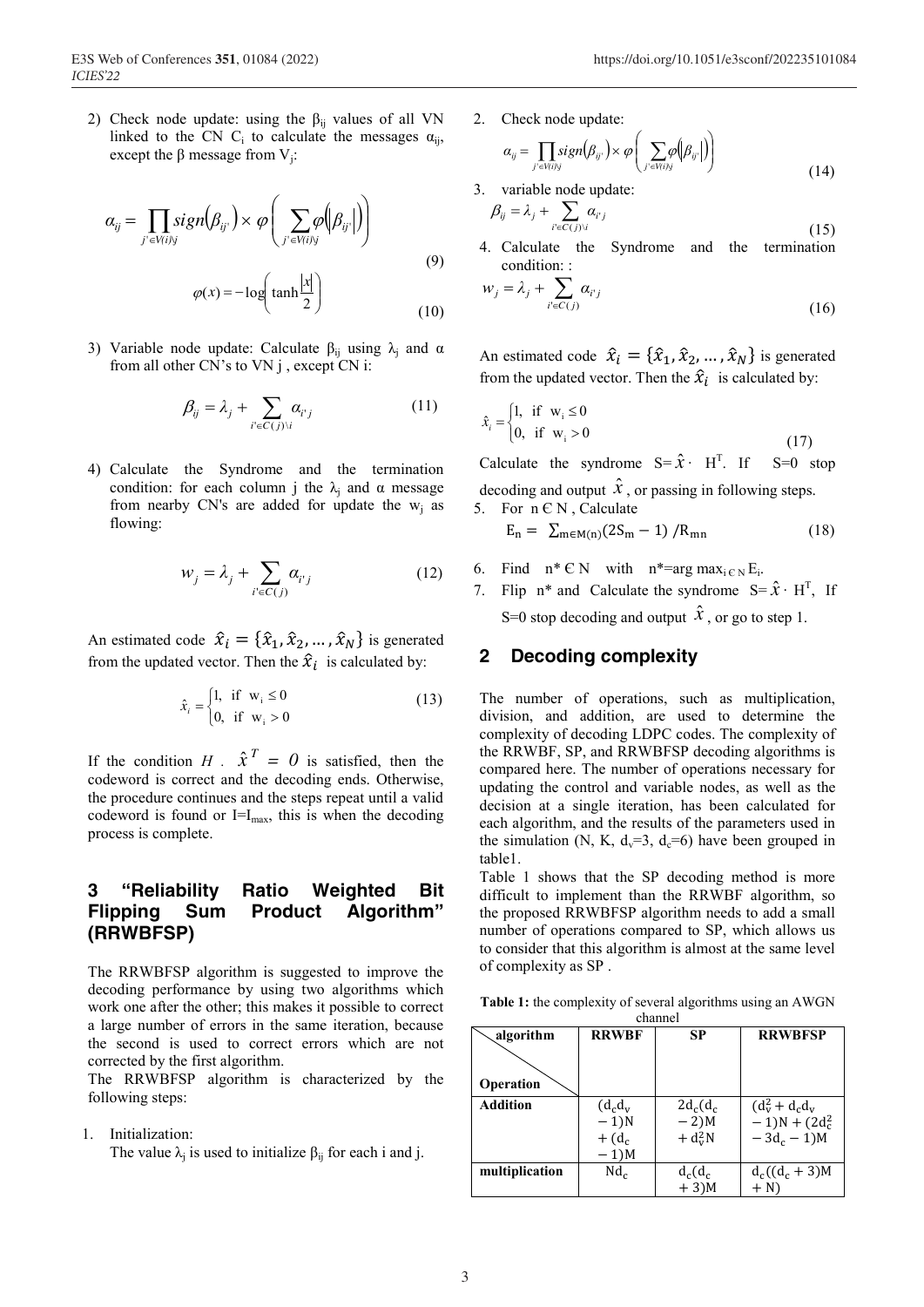| <b>Division</b><br>$2d_c$<br>$^{\circ}$<br>ìМ<br>N<br>$^{\prime}$ d <sub>c</sub><br>$d_c$<br>N |
|------------------------------------------------------------------------------------------------|
|------------------------------------------------------------------------------------------------|

### **5 Error Performance Simulation Results**

We utilized Matlab to run simulations to test the performance of the RRWBFSP method.

The performance of two regular LDPC codes (600,300) and (960,480) for the proposed method is shown in this section. The simulations are carried out using an AWGN channel and modulated using BPSK.

A comparison of the RRWBFSP and SP algorithms in performance of error correction with different iterations and codes is presented in curves 1, 2, 3 and 4.

The decoding performance of the RRWBFSP algorithm is evaluated in this section. Figures 1 to 4 present the BER performance of the LDPC code (600, 300) and (960,480) based on the RRWBFSP and SP decoding algorithms with different maxi-mum iteration numbers.

For Figure 1 and 2 we used LDPC codes generated by the parity matrix characterized by  $(d_v = 3, d_c = 6)$ , N = 600 bits and  $R = 1/2$ . For Figure 3 and 4 we used LDPC codes generated by the parity matrix characterized by ( $d_v = 3$ ,  $d_c = 6$ ), N = 960 bits and R = 1/2. The number of iterations is limited at 7 and 8 iterations respectively, for each value of  $(E_b / N_0)dB$ .



**Fig.1:** The simulation for N=600 bits and  $I_{max}$ =7.



**Fig.2:** The simulation for N=600 bits and  $I_{max}=8$ 



**Fig.3:** The simulation for N=960 bits and  $I_{\text{max}}$ =7.



**Fig.4:** The simulation for N=960 bits and  $I_{max} = 8$ .

For low SNR values, as observed in all figures, the noise is particularly high, so in the bit flip step, the suggested method and standard flip the bits that are correct and erroneous. As a result, when compared to the standard sum product, the suggested algorithm performs similarly at SNR values of 1 dB to 2 dB.

For high SNR levels of 2 dB or more, the results found by the simulations as shown in all the figures, indicate that the RRWBFSP algorithm offers better performance compared to the SP. We can also observe that the performances are still proportionate with number of iterations and the length of the code word in this range of SNR.

The following table summarizes the results obtained from the four figures:

**Table 2**: SNR Gain the RRWBFSP compared with SP

| at a bit error rate (BER) = $7.10^{-5}$ |           |                  |           |  |  |
|-----------------------------------------|-----------|------------------|-----------|--|--|
| max                                     |           | <sup>4</sup> max |           |  |  |
|                                         | The gain  |                  | The gain  |  |  |
| 600                                     | $0.15$ dB | 500              | $0.2$ dB  |  |  |
| 960                                     | $0.18$ dB | 960              | $0.34$ dB |  |  |